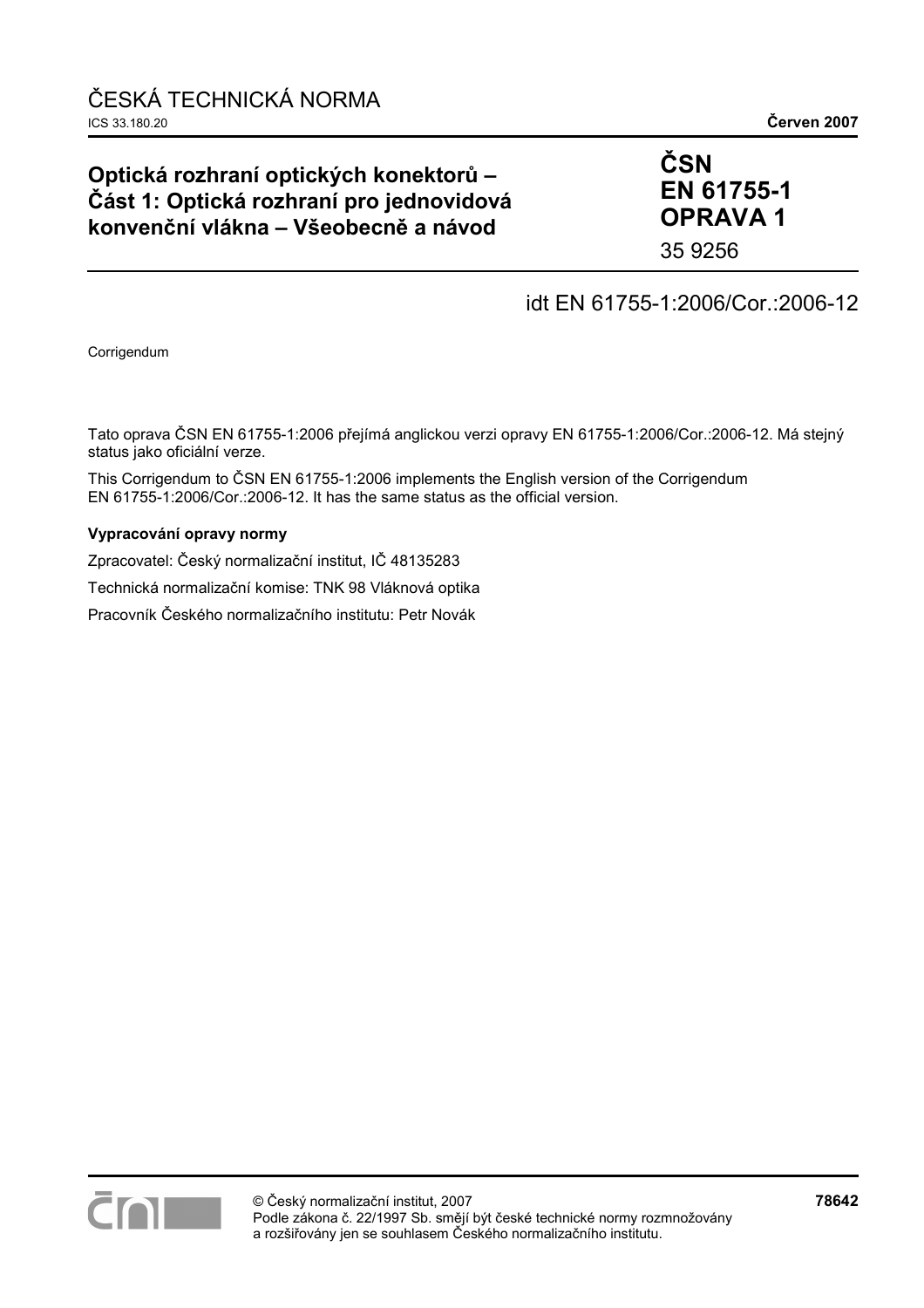

Corrigendum to EN 61755-1:2006

English version

\_\_\_\_\_\_\_\_\_\_\_

**Foreword** 

**Replace** the last paragraph by:

Annex ZA has been added by CENELEC.

**Add** Annex ZA (see overleaf):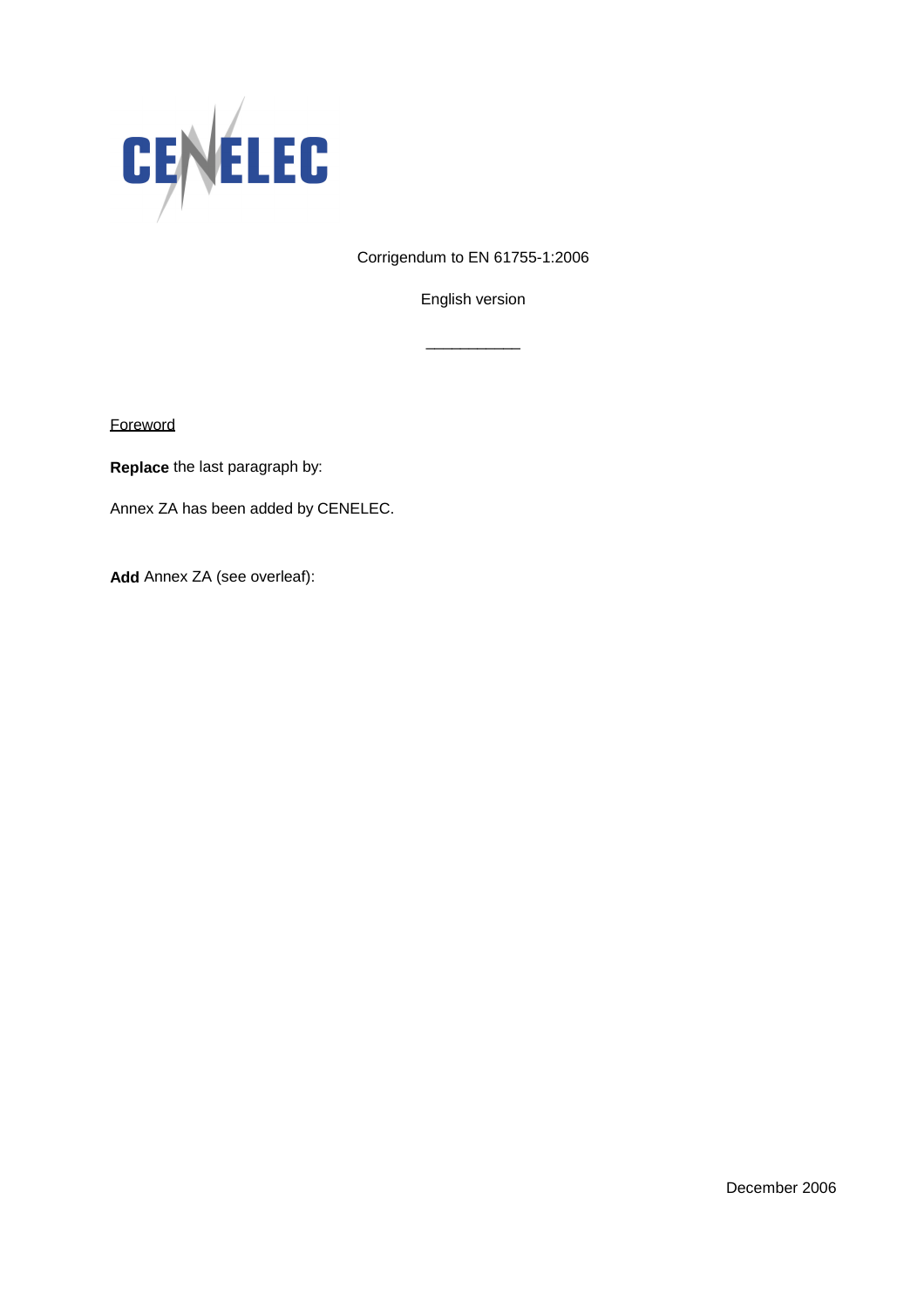# **Annex ZA**

#### (normative)

### **Normative references to international publications with their corresponding European publications**

The following referenced documents are indispensable for the application of this document. For dated references, only the edition cited applies. For undated references, the latest edition of the referenced document (including any amendments) applies.

NOTE When an international publication has been modified by common modifications, indicated by (mod), the relevant EN/HD applies.

| Publication | Year          | Title                                                                                                                      | EN/HD    | Year          |
|-------------|---------------|----------------------------------------------------------------------------------------------------------------------------|----------|---------------|
| IEC 61300   | <b>Series</b> | Fibre optic interconnecting devices and<br>passive components - Basic test and<br>measurement procedures                   | EN 61300 | <b>Series</b> |
| IEC 61753-1 | $200X^{1}$    | Fibre optic interconnecting devices and<br>passive components<br>Part 1: General and guidance for performance<br>standards |          |               |
| IEC 61754   | <b>Series</b> | Fibre optic connector interfaces                                                                                           | EN 61754 | <b>Series</b> |
|             |               |                                                                                                                            |          |               |

j

 $<sup>1</sup>$  To be published.</sup>